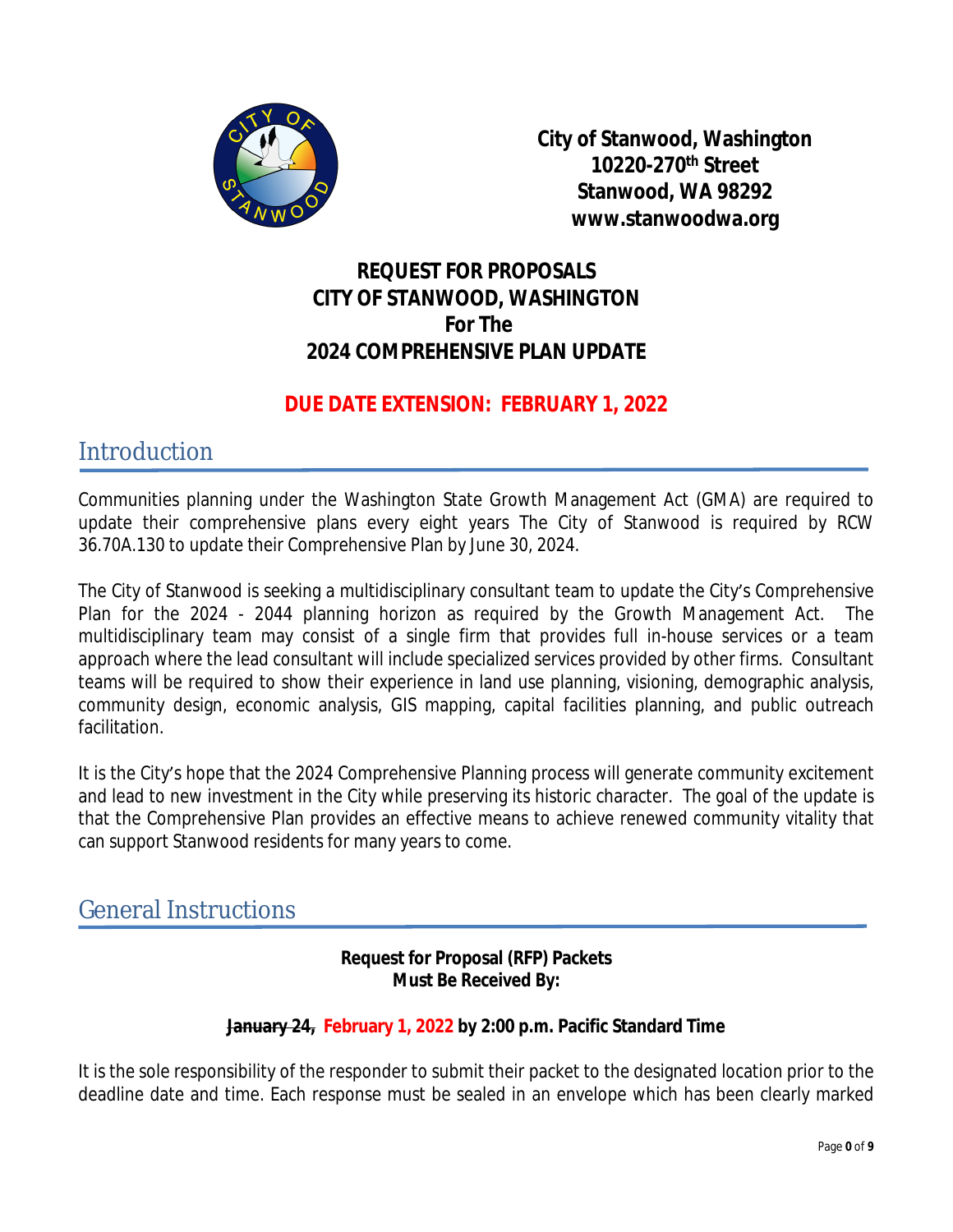"RFP: City of Stanwood Comprehensive Plan Update". All late packets will be returned to responder unopened when properly marked.

All questions concerning the RFP should be directed to Community Development Director Patricia Love at (360) 454-5206 or via email at patricia.love@ci.stanwood.wa.us.

All responders shall submit a cover letter, one (1) signed original RFP and five (5) copies of the original to the City of Stanwood, ATTN: Community Development Director Patricia Love, 10220 270<sup>th</sup> Street NW, Stanwood, WA 98292. The City reserves the right to modify or cancel in part, or in its entirety, this RFP.

Proposals submitted by the responder do so entirely at their expense. There is no expressed or implied obligation by the City of Stanwood to reimburse any individual or firm for any costs incurred in preparing or submitting a proposal, for providing additional information when requested by the City of Stanwood, or for participating in selection interviews. Selection of the consultant shall be made without regard to race, color, sex, age, religion, national origin, or political affiliation. The City of Stanwood is an Equal Opportunity Employer.

## Community History

Northwest Snohomish County, where Stanwood is located, is the traditional territory of the Stoluck-wamish River Tribe, whose descendants are members of today's Stillaguamish Tribe. The Stoluck-wa-mish were signatories of the 1855 Settlement Treaty of Point Elliott between the United States government and the Native American tribes of the greater Puget Sound region in the recently formed Washington Territory. They traditionally lived along the banks of the Stillaguamish River and its tributaries and are now referred to as the Stillaguamish. Prior to European settlement, seasonal villages were constructed along the banks of the Stillaguamish River for the purposes of seasonal plant gathering, fishing, hunting, and preserving resources in winter months. Oral history recounts that the modern-day site of downtown Stanwood was home to a [Stillaguamish](https://en.wikipedia.org/wiki/Stillaguamish_people) village named Sŭl-gwähs with an estimated 250 people and three large [potlatch](https://en.wikipedia.org/wiki/Potlatch) houses.

European settlement of Stanwood began in the 1860s when Scandinavian immigrants arrived at the mouth of the Stillaguamish River. The town was founded in 1866 by postmaster Robert Fulton as Centerville, a trading post on the south side of the River. Three years later the town was moved to the north side of the river. Centerville's name was later changed to Stanwood in 1877 after Clara Pearson's maiden's name; Clara was the wife of Centerville's sixth postmaster Daniel Pearson. Residents of Stanwood were primarily loggers or famers and as the town began to grow, a small main street developed with a general store, saloon, cannery, creamery, shingle mill and churches. Many levees were erected in the area to control flooding and open lands for agriculture. Stanwood [incorporated](https://en.wikipedia.org/wiki/Municipal_incorporation) as a City in 1903.

In the early 1890's the railroad came to the Stanwood area. However, it built its depot about a mile east of Stanwood and many businesses started moving near the depot. This began a rivalry between the two areas: Stanwood had river access and east Stanwood had the railroad. The Town of East Stanwood was platted in 1906 and was officially incorporated as a town in 1922. Stanwood's nickname – The Twin Cities – comes from these two separate and independently run cities. Each town had its own grade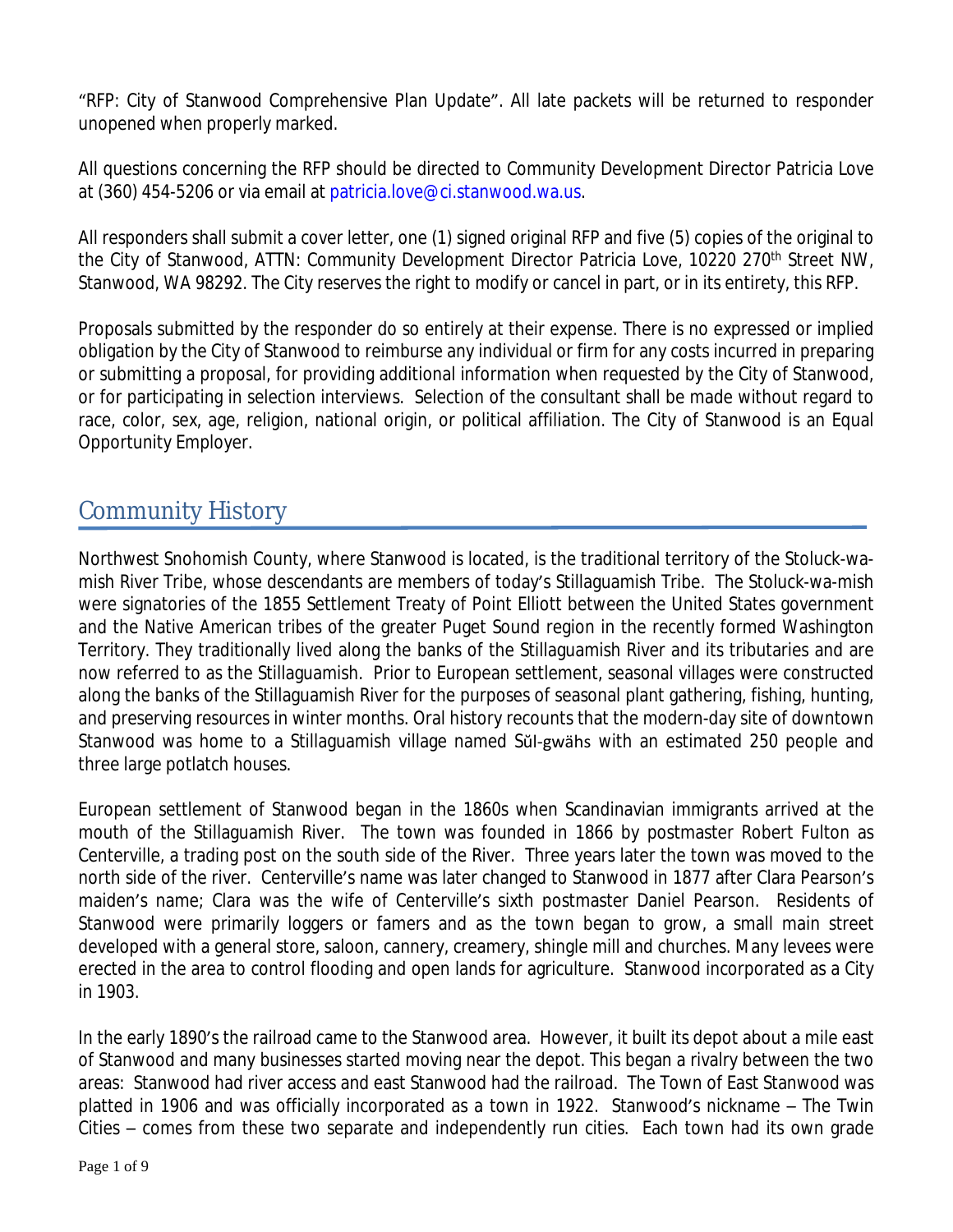school, but students would come to East Stanwood or Stanwood for high school. In 1944 East Stanwood and Stanwood school districts consolidated, becoming Twin City High School.

Soon major changes came to Stanwood and East Stanwood. Because of new requirements for wastewater facilities, which neither town could afford on its own, they consolidated into one entity in 1960. In the late 50s, Highway 532 had been constructed from Terry's Corner on Camano Island to the top of the hill in East Stanwood (72nd Avenue). Then in the early 70s, it was extended to Interstate 5 and is the 532 corridor we have today. In the 1990s a third business district was built on the hill, and large annexations and subdivisions soon followed.

The City now serves as the town center of a diverse rural, suburban and urban population of nearly 34,000 people spread across two counties in what is generally identified as "Greater Stanwood Camano" area. Stanwood's 2021 jurisdictional population totaled 7,980 and encompassed nearly 3 square miles of land area. Stanwood provides water, sewer, drainage, and standard City Hall services. Fire service is provided by the North County Regional Fire Authority and police services are contracted through Snohomish County. Many residents outside the City come into Stanwood for business, community events and park and recreation services. Stanwood strives to retain its small-town character and sense of community. It embraces the values of rural life while still providing urban level of services to the community.

# Scope of Work

The City of Stanwood's current Comprehensive Plan was adopted in June of 2015 with various updates and amendments in the subsequent years. With the 2024 Comprehensive Plan Update, the city desires to have an updated, well organized, concise plan that is user friendly and complies with the requirements of the Growth Management Act and the Puget Sound Regional Council Policy Vision 2050.

There are two primary objectives of the Comprehensive Plan update: 1) examine the challenges faced by the community and provide strategies for overcoming those challenges and 2) identify opportunities for community growth as outlined in the Puget Sound Regional Vision 2050 Plan while preserving the City's small-town vision and quality of life. The City wants to ensure that growth occurs in a way that considers quality of life, placemaking, and other community character goals. This update is not about adopting a new vision for the community, but instead builds upon decades of planning activities to update and refine the vision for the community.

The updated plan should inspire, guide and direct growth during the next 20-year planning horizon while being sensitive to existing residents and businesses. It is the City's desire to have significant and meaningful community engagement in the preparation of the plan using a variety of methods, including options for on-line participation.

In developing the plan, the consultant will need to fully integrate the vision, goals, policies and strategies of other adopted plans, including: Transportation and Non-Motorized Transportation Plans, Shoreline Master Plan, the Parks and Open Space Plan, the Downtown Master Plan, and Economic Development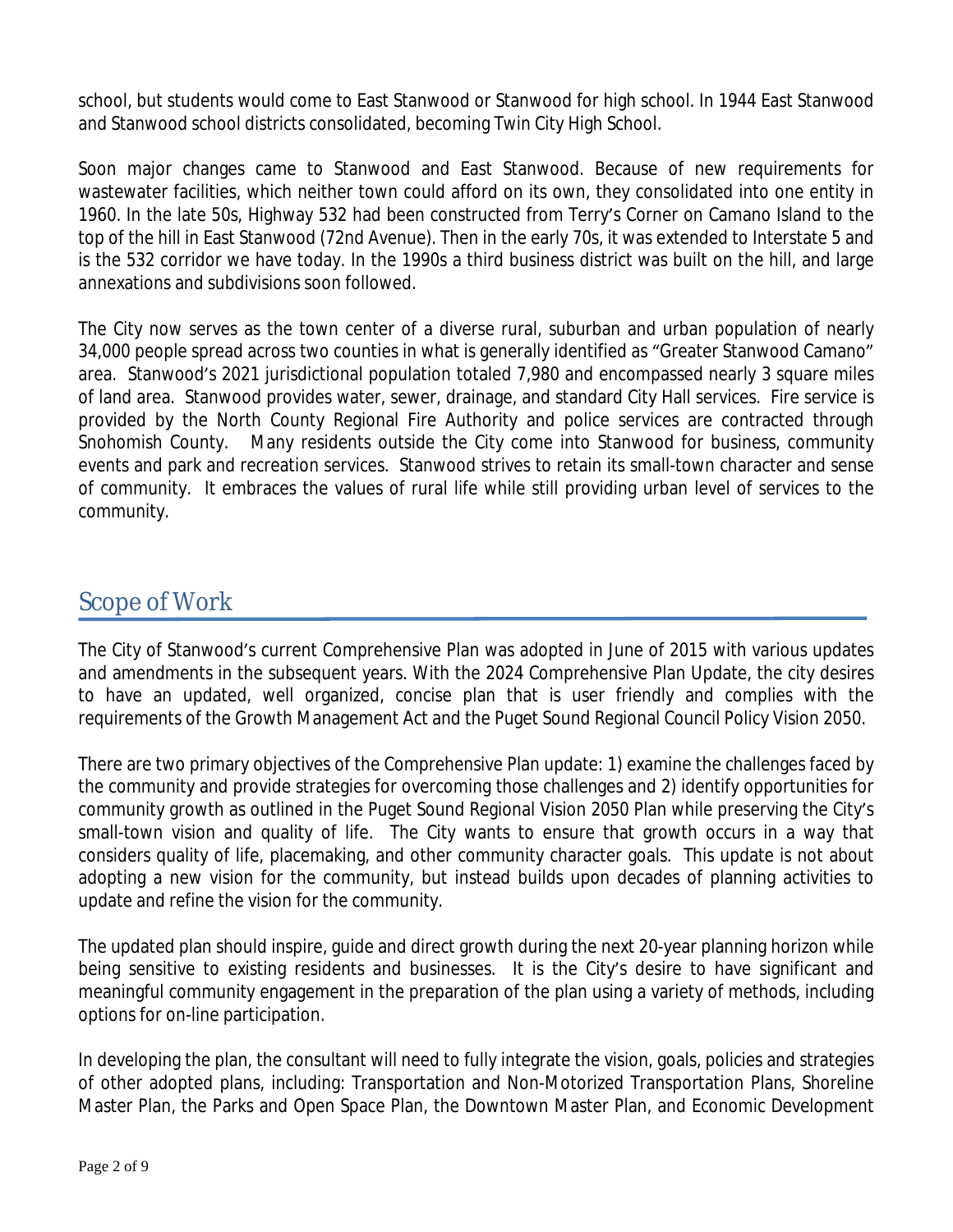Plans. The final plan should also be respectful of our surrounding jurisdictional neighbors including Snohomish and Island Counties. The proposed scope of work is divided into the following tasks:

#### *1. Economic Analysis of Land Use Options*

Conduct an economic land use analysis of existing and future uses and development in the City of Stanwood. As part of the 2044 Comprehensive Plan Update, this land use analysis shall illustrate the appropriate distribution of residential, commercial, industrial, mixed-use, and open space uses. The primary focus will be on the downtown area, the uptown commercial areas and urban growth areas where new and redevelopment opportunities could occur in the future based on implementation of the Puget Sound Regional Council Vision 2050 goals and policies for housing, population, and infrastructure. The analysis should include:

- Evaluation of relevant data and trends related to population, employment and housing forecasts with reference to the 2021 Snohomish County Buildable Lands report and population allocation process.
- I Identify economic and land use barriers in the downtown and identify strategies to overcome those barriers to encourage a prosperous business friendly atmosphere.
- Re-evaluation of the land use designations and types and how they function with the existing zoning districts, as well as potential future zoning districts.

#### *2. Comprehensive Plan Update*

The consultant team will review, update and revise as appropriate the contents of the Comprehensive Plan consistent with the City's vision, the Puget Sound Regional Council (PSRC) Policy and Plan Review Process under Vision 2050, and the Snohomish County Planning Policies for compliance with the Growth Management Act and certification by PSRC. Work under this task will include:

- Re-design the Comprehensive Plan document, including development of the format and layout, as well as production of high-quality illustrations and graphics. This re-design should be reader friendly, graphically engaging, and tell the story of Stanwood's past and future.
- **If all identify outdated, redundant and inconsistent policies and background text within the existing** document and recommend fresh approaches to develop a more user-friendly document that contains relevant data in both graphics and text that relays information in a non-statistical format.
- Evaluate land use growth alternatives consistent with PSRC Vision 2050 and Snohomish County Population Allocation process. Formulate strategies necessary to foster successful implementation of the Plan that accommodates required growth while preserving Stanwood's community vision.
- Update and describe city demographics in a graphical context using recent census or other relevant data sources.
- Prepare population, land use, housing and economic estimates for the five-, ten-, and twentyyear planning horizons. This work should consider land use options and future growth trends for the city's eastern urban growth area.
- Update the Comprehensive Plan Elements, associated policies, and appendices to reflect past changes, future trends and desired outcomes of the community to ensure internal and external consistency.
- Re-evaluate the zoning overlay strategy and determine if the overlays are necessary or if they can be integrated into the city's zoning regulations.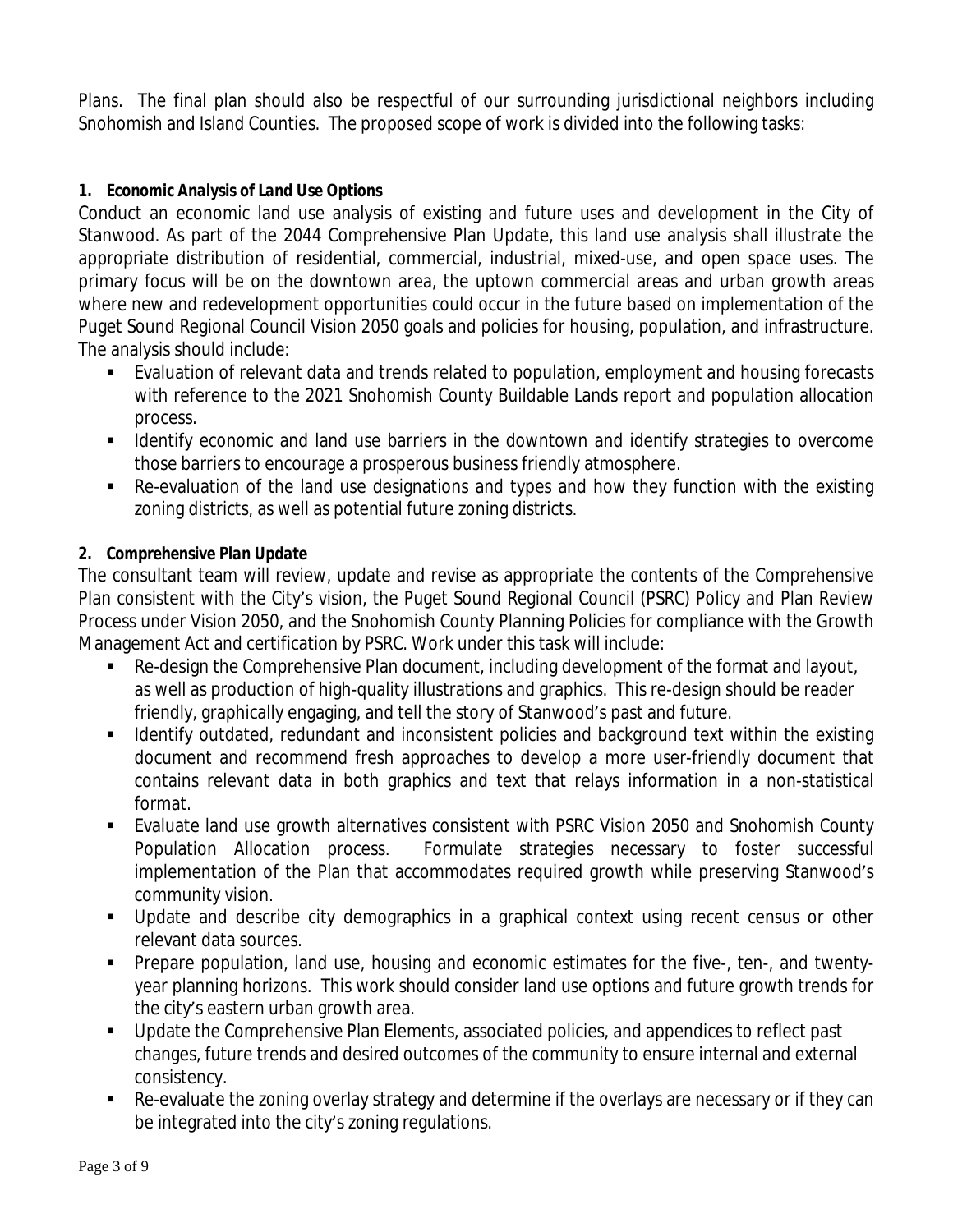- Prepare and conduct a city-wide survey to obtain community feedback on needed infrastructure improvements such as road and drainage improvements.
- Using the information obtained from the survey and other sources, update the Capital Facilities Element and prepare capital facility project worksheets for the 6 year and 20-year Capital Improvement Project lists. Elements of the worksheets should include project descriptions, high level cost estimates – including design and permitting costs, and maps showing location of the projects.
- Using information obtained from the City, draft a transportation element that integrates seamlessly with the comprehensive plan update.
- **Integrate the Housing Action Plan, Non-Motorized Transportation Plan, Shorelines Master Plan,** Parks and Open Space Plan, Downtown Master Plan, City Beautification Action Program and Water, Sewer and Drainage Master Plan into their associated Comprehensive Plan Elements.
- Undertake the primary responsibility for writing and editing a cohesive comprehensive plan document that addresses all GMA planning elements.
- **Prepare all GIS maps and graphics in a reader friendly format that applies a consistent theme,** style, and color scheme.

### *3. Public Participation*

The City of Stanwood desires an early and progressive public engagement process that is broadly disseminated throughout the community via a variety of methods that residents can use to obtain and share information. The City is seeking a consultant team that can prepare, coordinate and support a public participation planning process, as required by the Growth Management Act, that will engage the public through various media methods and public workshop processes. The public participation plan should foster an environment for idea-sharing.

- The consultant should be able to prepare and produce high quality public outreach materials graphically and in writing describing facts, findings, analysis, and land use alternatives. These materials need to be adaptable for use in public meetings, open houses, on-line surveys, webpages, social media and public hearings.
- Coordination with local stakeholder groups and agencies will also be required including Washington State Department of Commerce, Puget Sound Regional Council, Snohomish County, Island County, Diking Districts, Stillaguamish Tribe, Stanwood and Camano Island Chambers of Commerce, and other local service clubs.
- It is imperative that the public engagement process encourage input from all segments of the community including economically disadvantaged, racial minorities, youth, seniors and disabled persons.

### *4. Environmental Review*

Identify the appropriate environment review process and prepare the required State Environmental Policy Act (SEPA) documentation. Options include preparation of a SEPA Checklist, a supplemental Environmental Impact Statement (SEIS) or a new EIS. Additionally, the City is willing to consider adopting a Planned Action Ordinance for future downtown development if the economic analysis supports future growth and economic opportunities in the downtown area.

## Tentative Project Schedule and Budget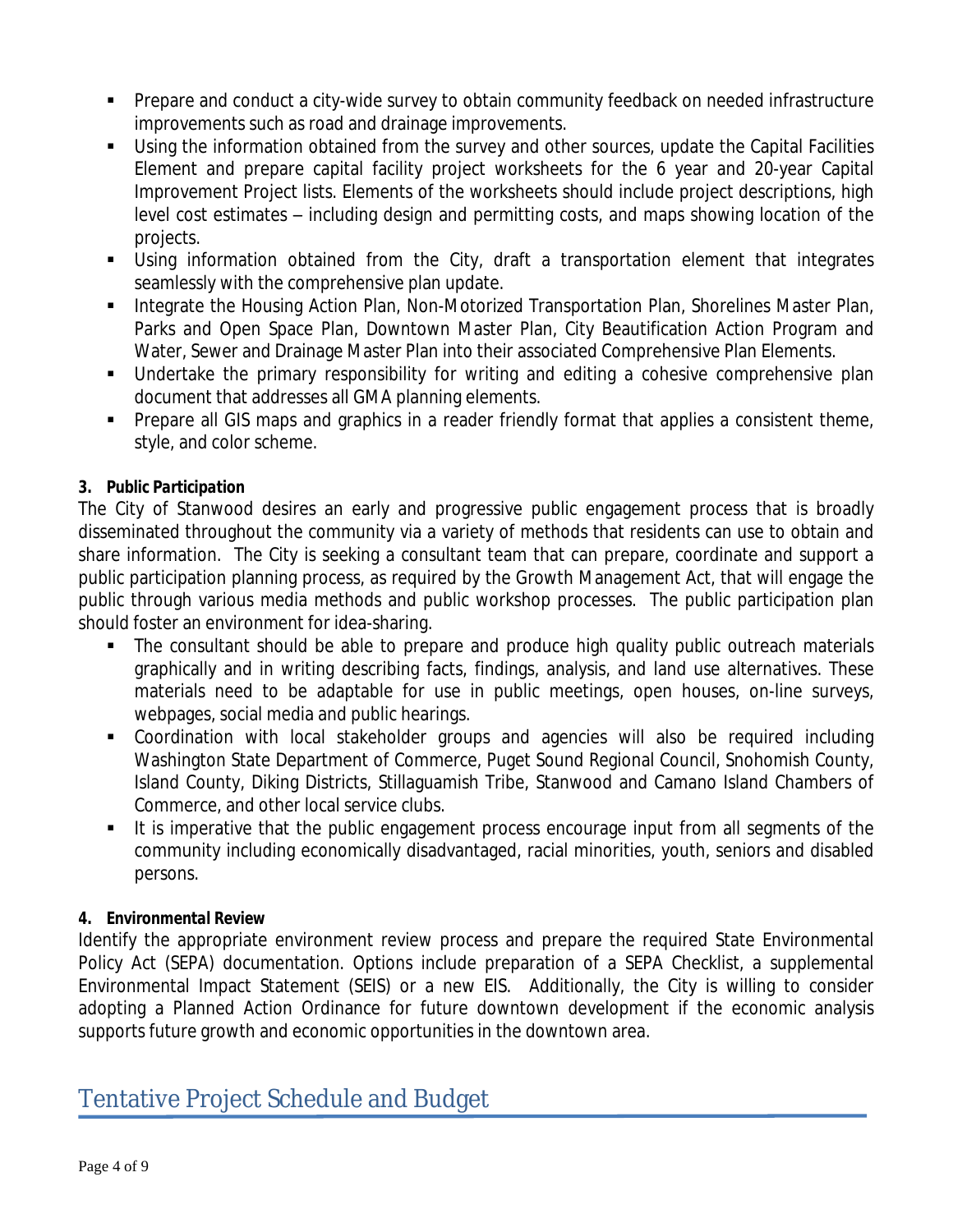It is the goal of the City is to adopt the Comprehensive Plan by December 31, 2023 as detailed in this Scope of Services. Work shall be completed over a two-year period using the following tentative schedule as a guide. The consultant is free to suggest an alternative schedule so long as the proposal meets the state mandated adoption date of July 30, 2024.

| Year                    | <b>Tasks</b>                                                                                                                                                                                                                                                          |
|-------------------------|-----------------------------------------------------------------------------------------------------------------------------------------------------------------------------------------------------------------------------------------------------------------------|
| 2022                    | Economic Analyses; Transportation Study (By Others - Not Included<br>in This RFP); Visioning; Policy Analysis; Demographics Analysis; Land<br>Use Analysis; Draft Maps; Public Outreach / Surveys; SEPA Process<br>Evaluation; Prepare Document Structure and Outline |
| 2023                    | Draft Plan; Issue Environmental Determination; Prepare Final Maps;<br>Prepare 6- and 20-year Capital Improvement Plan with Associated<br>Budget Worksheets; Continued Public Outreach; Public Hearings                                                                |
| January - June 30, 2024 | Adopt Plan                                                                                                                                                                                                                                                            |

The final budget amount is dependent on the extent of tasks identified in the final scope of work included in the executed contract. The adopted project budget at this time is shown below; any additional funding will subject to City Council approval.

| <b>Task</b>                          | <b>Budget</b> |
|--------------------------------------|---------------|
| <b>Comprehensive Plan Update</b>     | \$90,000      |
| <b>Economic Development Analysis</b> | \$15,000      |

## Submittal Content Requirements

Consultants are encouraged to submit concise and clear responses to the RFP. Proposal lengths exceeding maximum page limits will result in an automatic 10-point deduction. All pages shall be 8.5 x 11-inch format with not less than 11-point font. Provide a cover letter, one (1) signed original RFP and five (5) copies of the original. Pages may be double sided. The following information will be required in each proposal:

- 1. Cover Letter (1 page maximum): Indicate interest, availability and approach to the project.
- 2. Description of Firm. (2 page maximum) Provide relevant information about the firm including an introduction, description, history, and experience in preparing comprehensive plans or similar long range planning studies.
- 3. Scope of Work (8 pages maximum): Describe your approach to accomplish the scope of work stated in the RFP. Also include a description of your management style and how to minimize risks that may affect the project being completed on time and on-budget. The consultant is encouraged to include suggestions or supplemental tasks which may enhance the project or streamline the scope of work and improve cost effectiveness.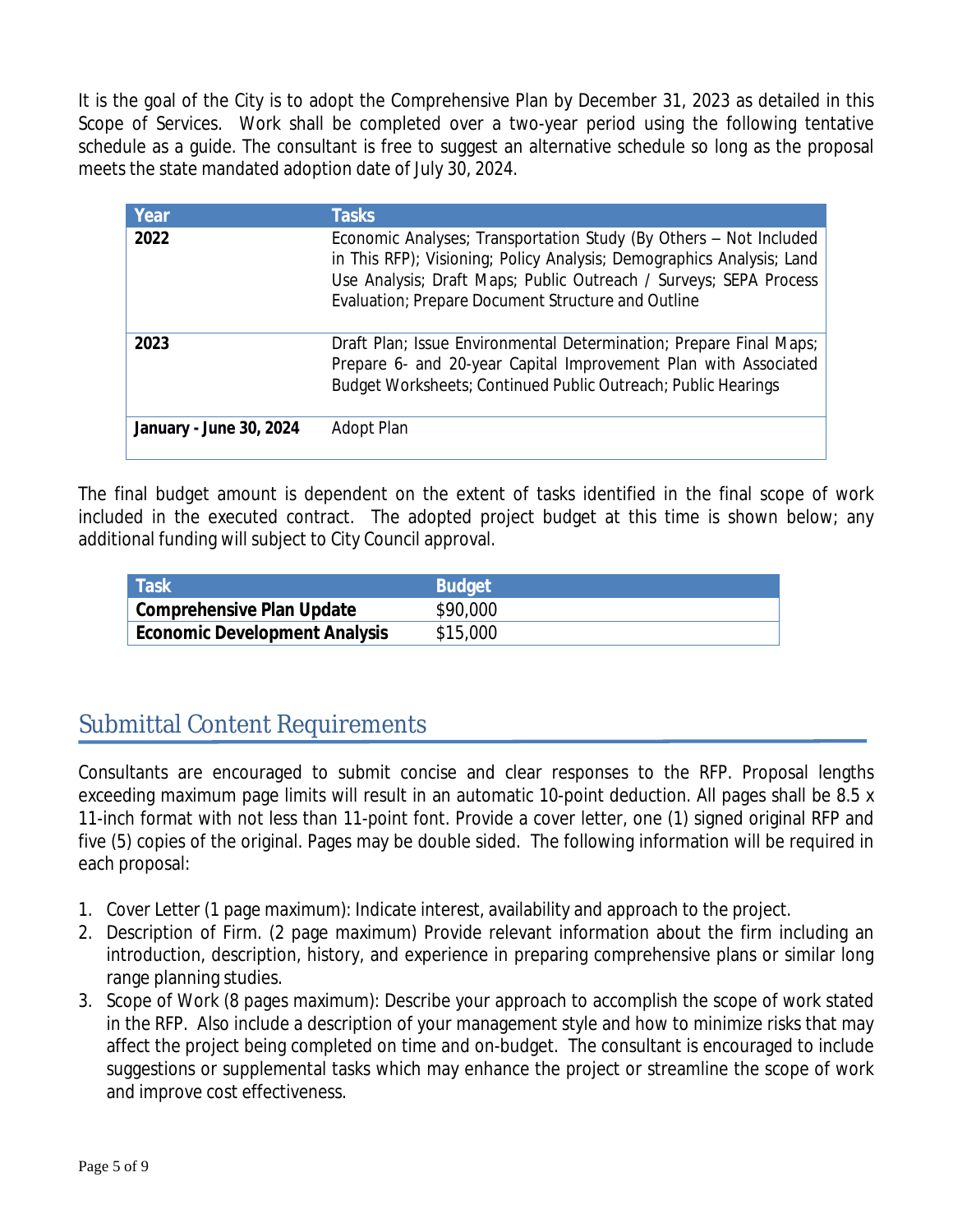- 4. Schedule (2 pages maximum): Describe a realistic schedule for the project based on this RFP and list any assumptions you have made about the project that affects the schedule.
- 5. Project Team (2 pages maximum): Identify the proposed team, including sub-consultants, general qualifications and experience. Identify the project manager and principal contact who will be permanently assigned to the project (it is strongly preferred that they are the same person).
- 6. Relevant Experience (8 pages maximum): Describe consultant experience in preparing similar plans. Include between three (3) and five (5) projects that the consultant has completed that are similar to the project described in this request within the last ten (10) years. For each project, provide the following information:
	- $\triangleright$  Name and location of each project
	- $\triangleright$  Year completed
	- $\triangleright$  Name and contact information of each client and their project managed.
	- $\triangleright$  Elements of the project that are common to the scope elements described in this request
- 7. Project Team Resumes: Include as an appendix to the proposal, a resume of each team member and/or firms. The resume should include a paragraph for each key team member, years of experience, education, certifications, company affiliation, workplace location, and a brief list of individual project experience. Individual resumes should be limited to one page; there is no limit to the number of pages in the appendix.

# Tentative Schedule of Events

- **1. January 5, 2022** Release RFP
- **2. January 24, February 1, 2022** Submittal Deadline
- **3. January 25-28, February 2-4, 2022**  Submittal Review
- **4. Week of February 7, February 14-18, 2022** Interviews
- **5. Week of February 14, February 21, 2022** Negotiate Contract & Draft Scope of Work
- **6. March 10, 2022** City Council Award of Contract

## Evaluation Criteria

The consultant intending to perform the work must be willing to sign the City's standard professional service agreement contract which includes the requirement to carry comprehensive general liability insurance. Consultants must also be licensed in the appropriate discipline(s) to do business in the state of Washington and all personnel assigned to this project must have the appropriate licenses, certifications and/or designations required to perform their task.

### **Evaluation Criteria:**

The following criteria will be used to evaluate proposals. Each criterion will be given a rating as following:

- 8-10 points Highly Advantageous
- 5-7 points Advantageous
- 1-4 points Disadvantageous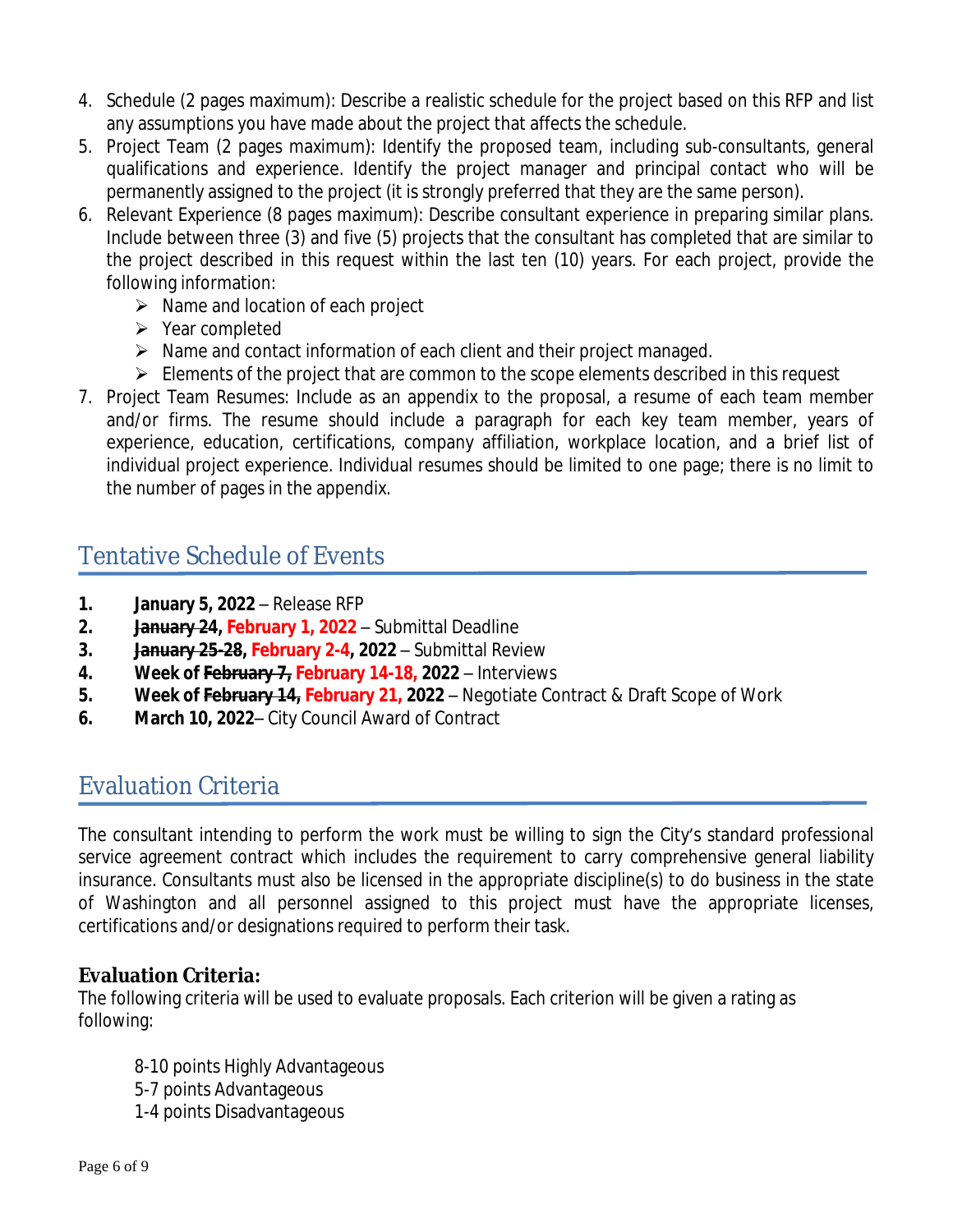### **I. Related Experience on Comprehensive Plan or Master Plan Updates Under GMA**

Extensive related experience (more than 4 projects) Highly Advantageous Some related experience (1-3 projects) and a series and advantageous Advantageous Little experience (no projects) and the control of the Disadvantageous control of the Disadvantageous

### **II. Demonstrated Clear Understanding of Project with an Identified Project Approach**

Clear and concise project approach and concise project approach and concise project approach and concise and concise  $\mathbb{R}^n$ Confusing or Overly Complicated Approach Disadvantageous Disadvantageous Not provided Unacceptable

#### **III. Financial Land Use Analysis**

Extensive staff experience **Extensive Staff experience** Highly Advantageous Some staff experience Advantageous Advantageous Little or no staff experience disagreement of the Disadvantageous control of the Disadvantageous Little or no present staff experience Unacceptable

#### **IV. Innovative Approach to Public Engagement.**

Extensive public engagement experience Highly Advantageous Highly Advantageous Moderate public engagement experience Moderate Advantageous Limited public engagement experience Disadvantageous Disadvantageous No response Unacceptable

### **V. Graphics**

Extensive Firm experience providing reader friendly graphics Highly Advantageous Moderate Firm experience providing reader friendly graphics Advantageous Limited Firm experience providing reader friendly graphics Disadvantageous No response Unacceptable

### **VI. Environmental Review.**

Extensive experience with programmatic environmental reviews Highly Advantageous Moderate experience with programmatic environmental reviews Advantageous Limited experience with programmatic environmental reviews Disadvantageous No response Unacceptable

### Reservations:

The City's selection committee will review all proposals based upon the above listed criteria and will select finalists to be invited to interviews and presentations.